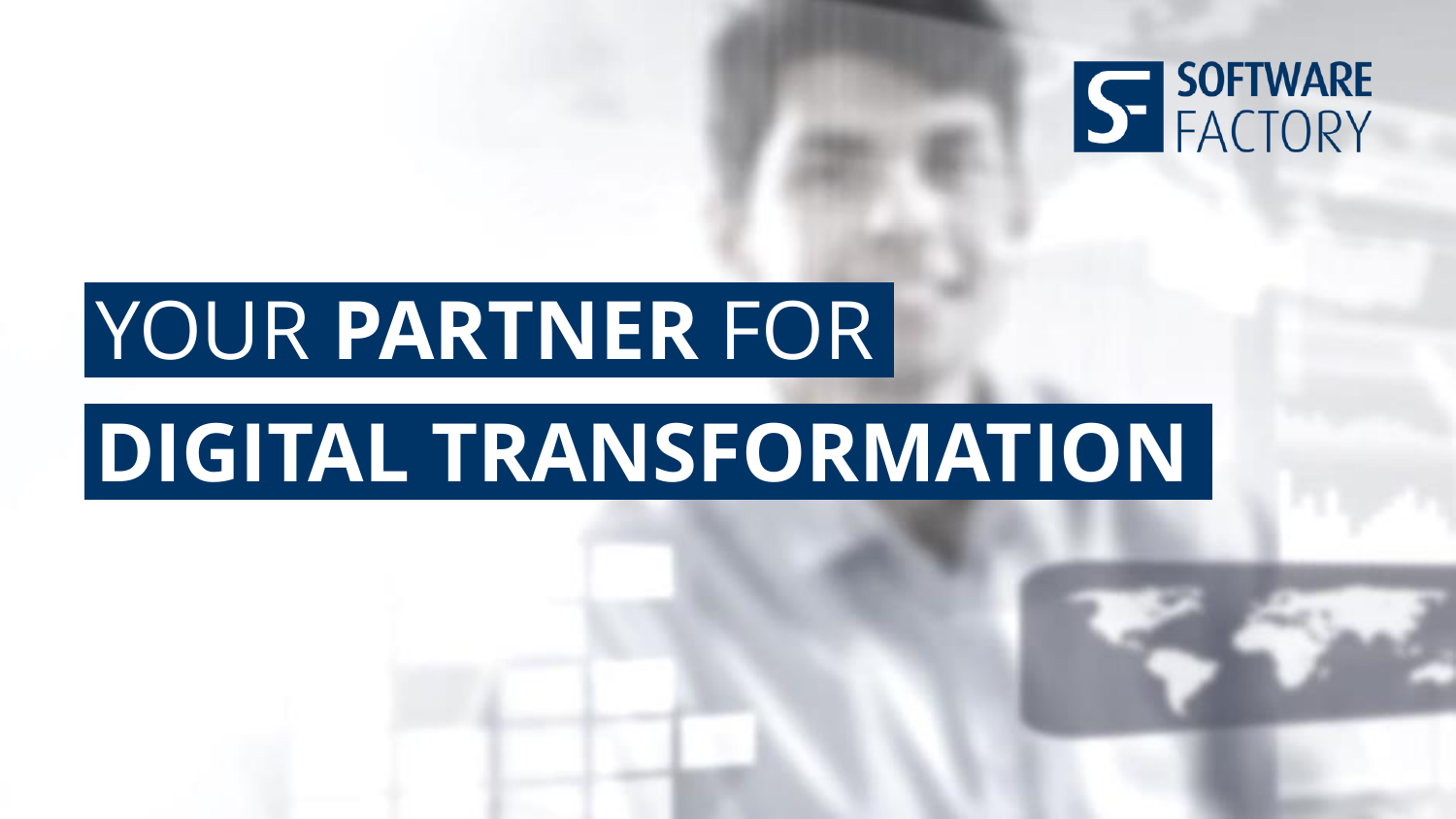# CPQ FOR CREO WITH ELFSQUAD & SF DESIGNCONFIGRATOR

Thomas Trägler traegler@sf.com S SOFTWARE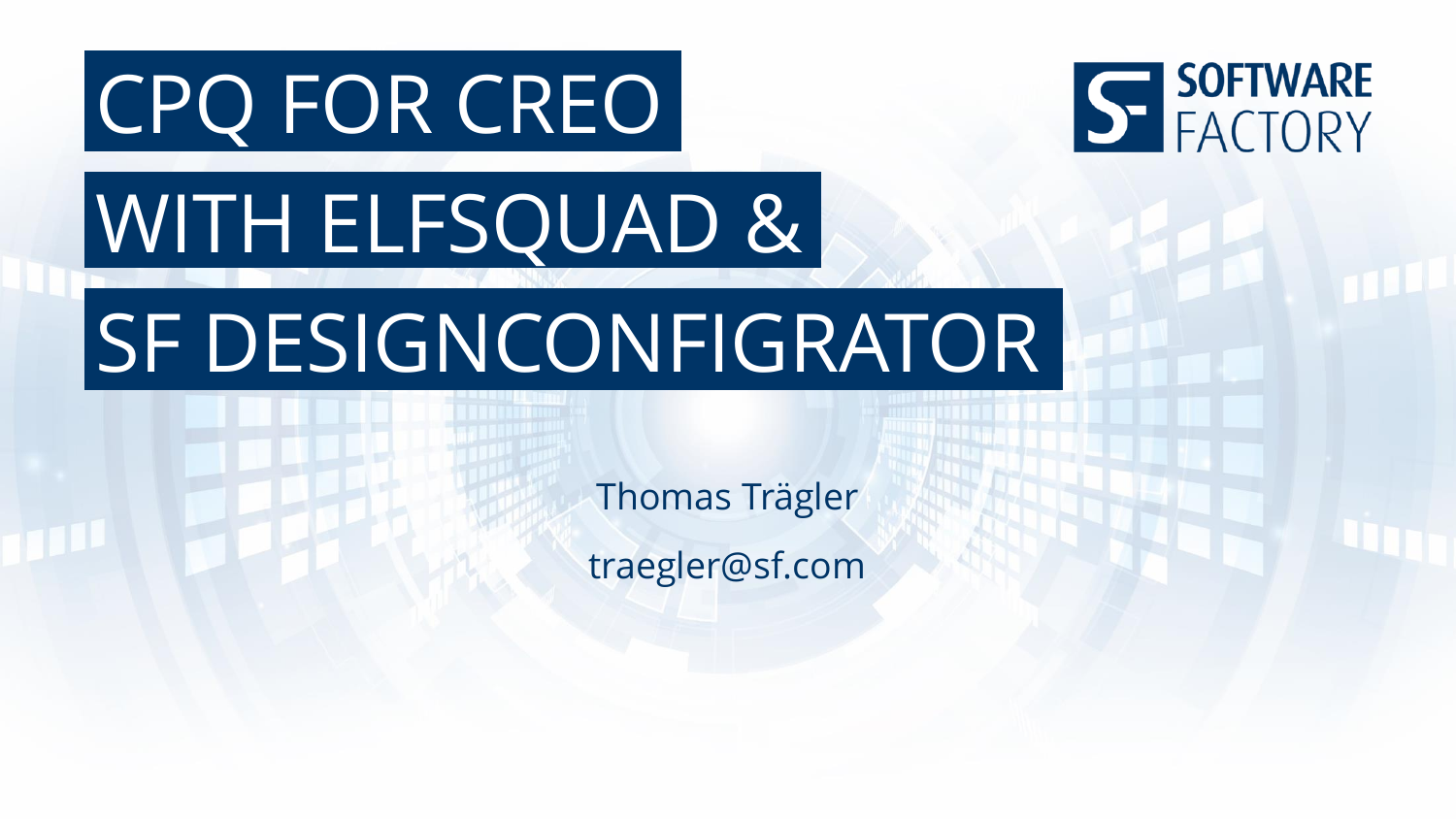#### CPQ FOR CREO WITH ELFSQUAD & SF DESIGNCONFIGRATOR



- System of systems Mechanic, Electric/Electronic & Software
- **Product Service Systems Business Model**
- **Digitalisation of Sales requires CPQ**
- Shortage of skilled professionals in sales, engineering and production
- KBE Knowledge-based Engineering implemented in CPQ, PLM & CAD and available for all
- Digital Twin & AR/VR offers new online UX/CX with standard hardware (tablets, phones, …)
- **Provide 3D CAD Model + VR/AR Experience to the customer**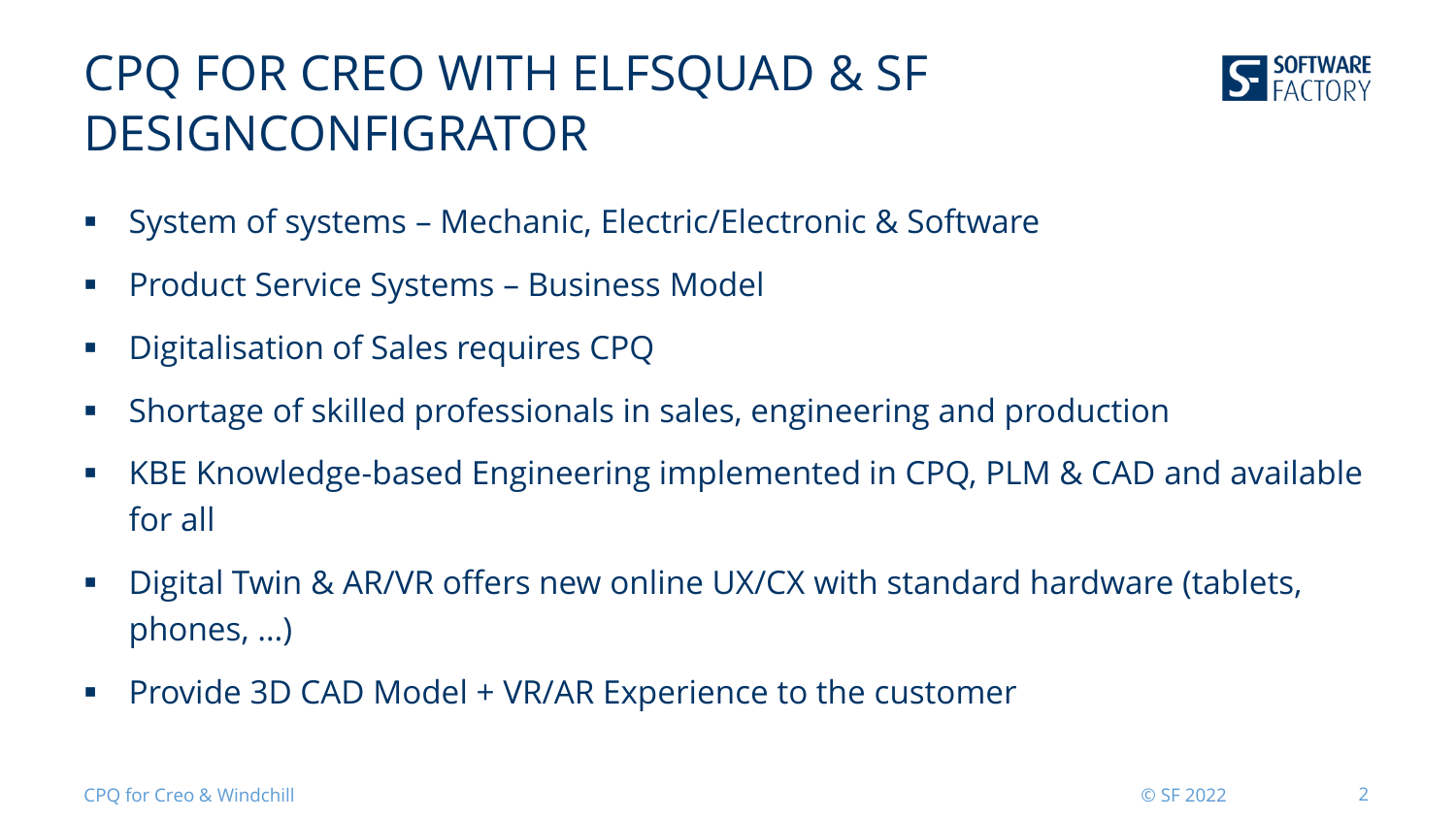#### CPQ FOR CREO WITH ELFSQUAD & SF DESIGNCONFIGRATOR



- SF DesignConfigurator vs. Product Configurators (Overloaded Assemblies/Drawings, BoM Configuration)
- **Brown Field vs. Green Field projects**
- CPQ is a challenge for Design & PLM Automation Experts
- **Elfsquad Why we need partnerships!** 
	- Different domains required: CPQ, PLM, CAD, ECAD, ALM & Software
	- Knowhow und Expertise per Domain, Buying Center/Stakeholder
	- Speed/Pace for systematic and further solution development
	- Innovation by the experts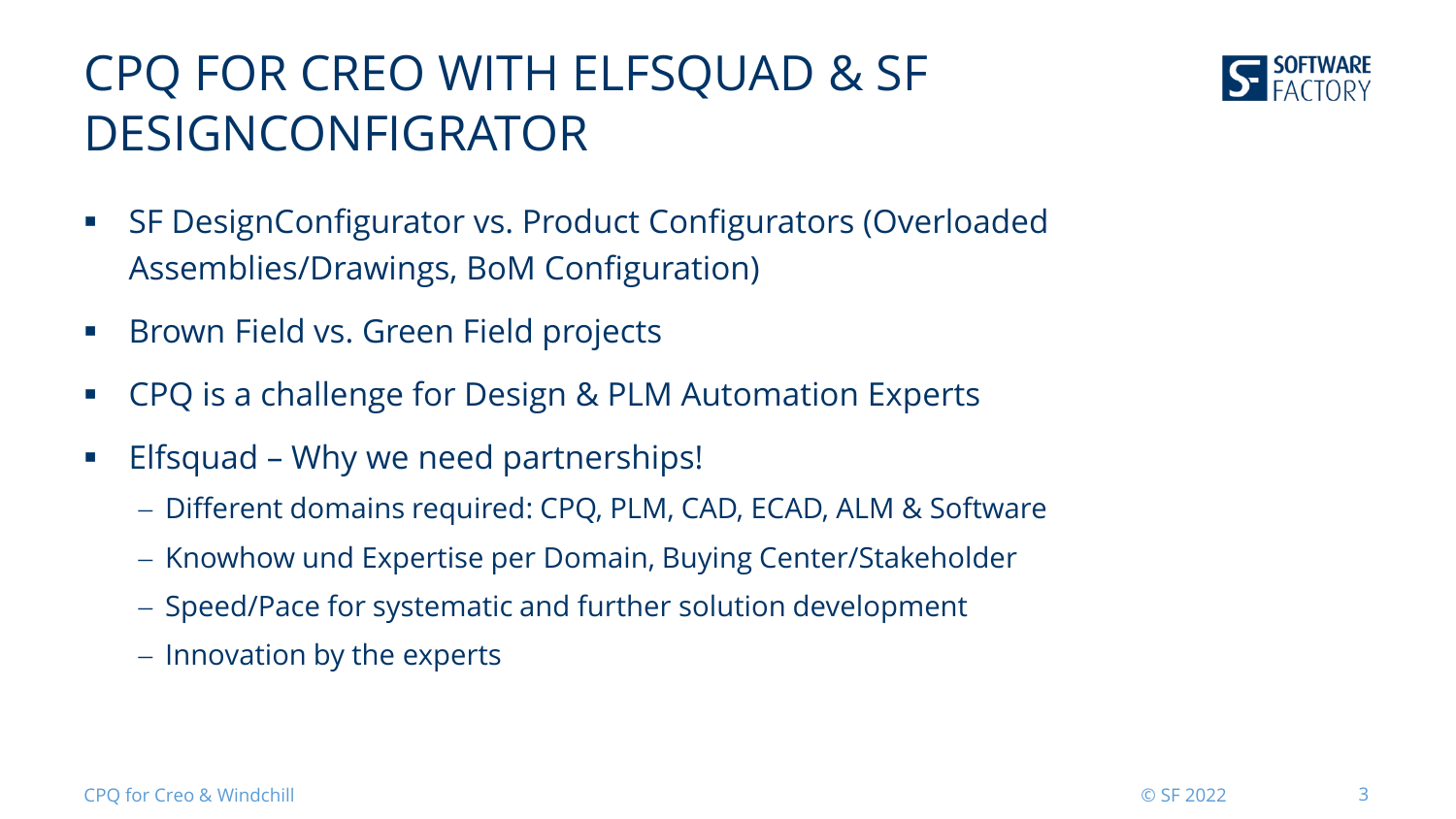#### CPQ FOR CREO WITH ELFSQUAD & SF DESIGNCONFIGRATOR

 Solution requires CPQ-PLM-CAD interfaces, related IT infrastructure and secure connections



**S SOFTWARE**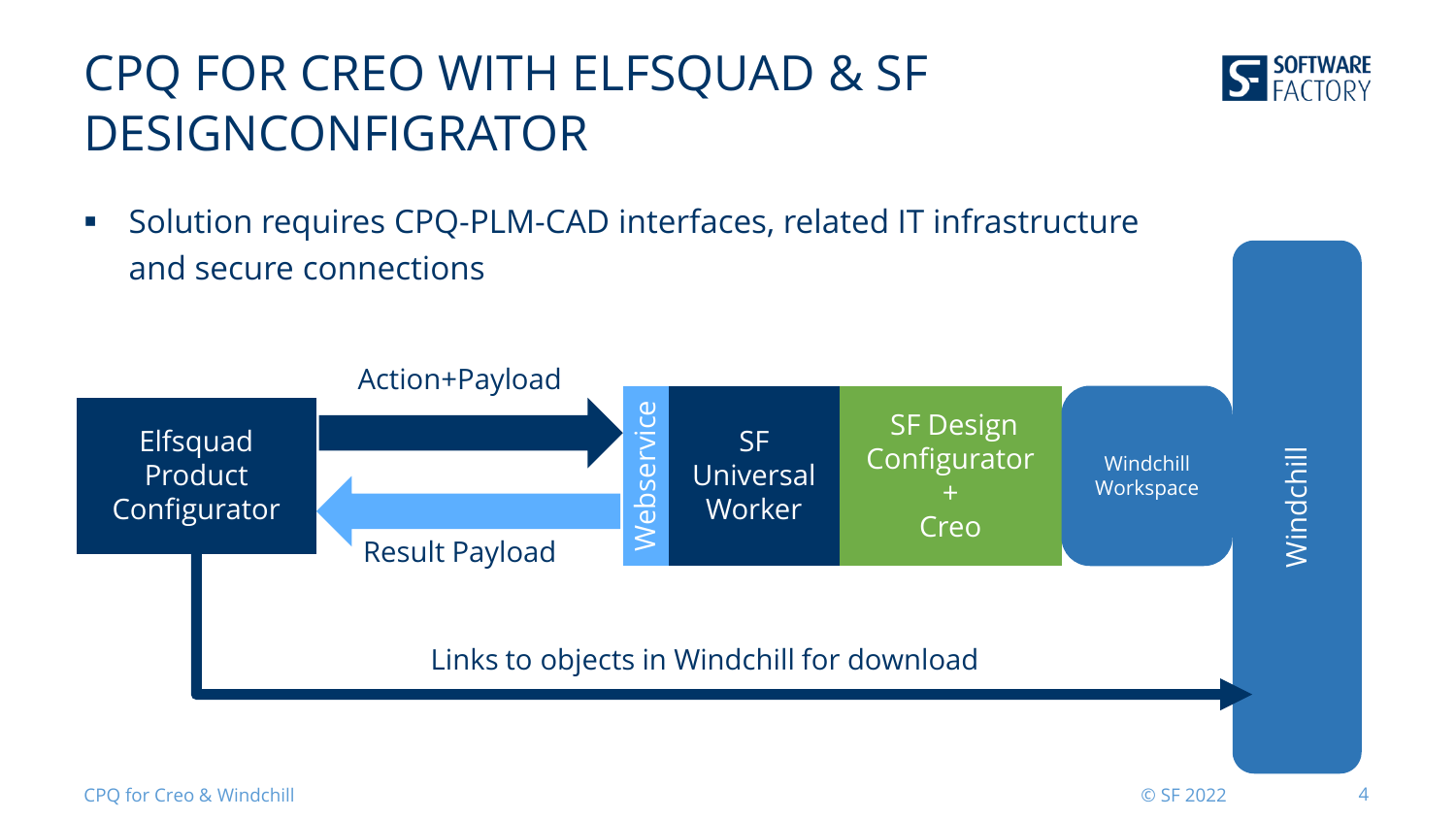#### SOFTWARE FACTORY & PTC